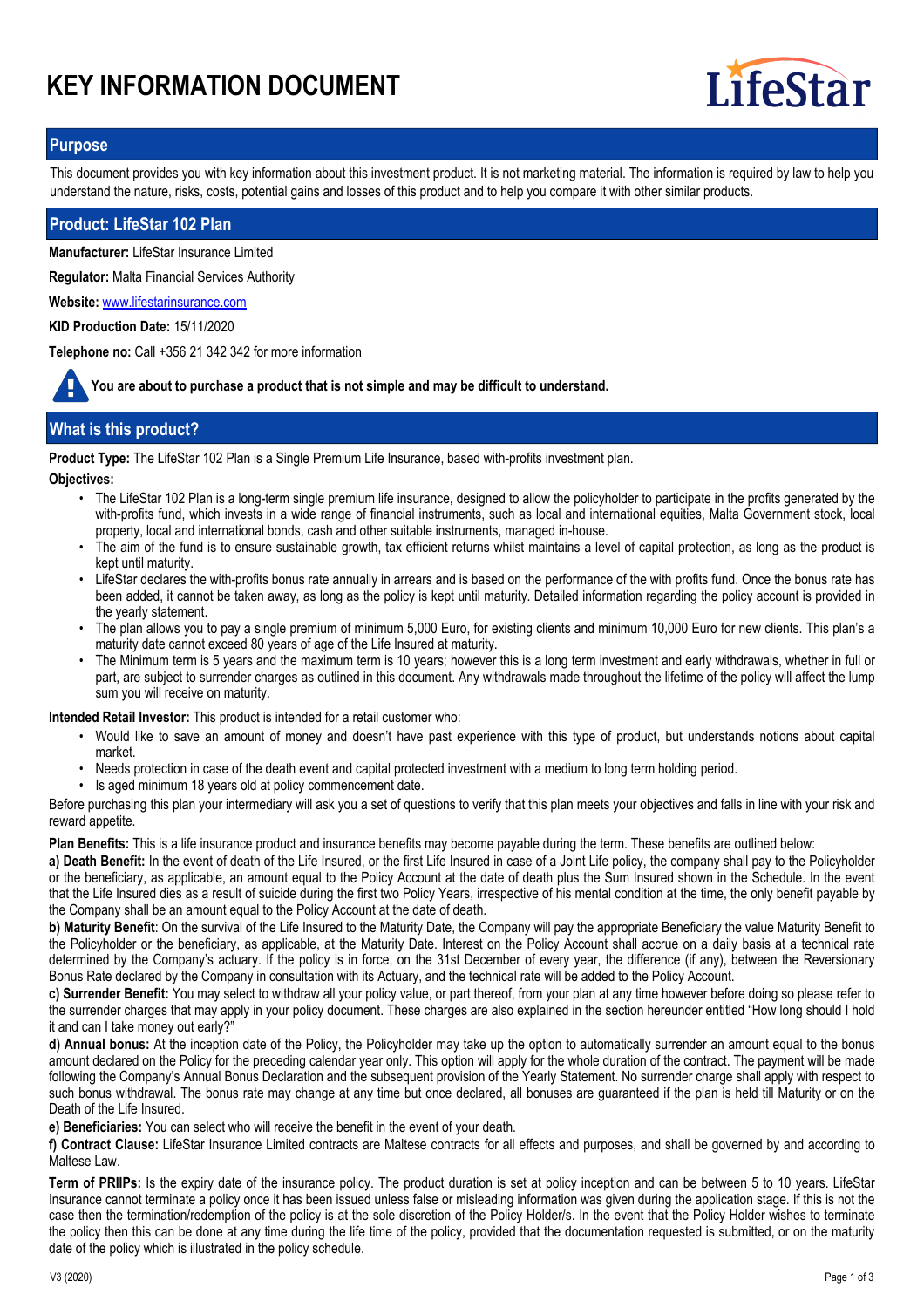### **What are the risks and what could I get in return?**



- The Summary Risk Indicator, seen hereunder, is a guide to the level of risk of this plan carries when compared to other products. It shows how likely it is that the product will lose money because of movements in the markets or because we are unable to pay. •
- We have classified this fund in risk category 2 (out of 7), which is considered a low risk class. This rates the potential losses from future performance at a low level. The lowest category does not mean a risk free investment. •
- The product may include early exit penalties, which are described in the section "How long should I hold it and can I take my money out early?".

### **Performance Scenarios**

**Market developments in the future cannot be accurately predicted. The scenarios shown are only an indication of some of the possible outcomes based on recent returns. Actual returns could be higher or lower.**

| Investment $[6 10,000]$   |                                                    |             |             |             |
|---------------------------|----------------------------------------------------|-------------|-------------|-------------|
| Insurance Premium $[60]$  |                                                    |             |             |             |
| Scenarios                 |                                                    | 1 year      | 5 years     | 10 years    |
| <b>Survival Scenarios</b> |                                                    |             |             |             |
| <b>Stress scenario</b>    | What you might get back after costs                | € 9,318.31  | € 9,918.26  | € 10,201.36 |
|                           | Average return each year                           | $-6.82%$    | $-0.16%$    | 0.20%       |
| Unfavourable scenario     | What you might get back after costs                | € 9,318.31  | € 11,716.67 | € 14,399.72 |
|                           | Average return each year                           | $-6.82%$    | 3.22%       | 3.71%       |
| Moderate scenario         | What you might get back after costs                | € 9,854.47  | € 13,102.73 | € 16,888.48 |
|                           | Average return each year                           | $-1.46%$    | 5.55%       | 5.38%       |
| Favourable scenario       | What you might get back after costs                | € 10,420.61 | € 14,782.68 | € 19,986.41 |
|                           | Average return each year                           | 4.21%       | 8.13%       | 7.17%       |
| <b>Death scenarios</b>    |                                                    |             |             |             |
| Insured event             | What your beneficiaries might get back after costs | € 11,711.38 | € 14,102.73 | € 17,888.48 |

• The figures in this example are calculated for a LifeStar 102 Plan product, with 10 years duration and 10,000 Euro single premium.

- The risk premium (cost of insurance) for this example is 0% from the single premium.
- The scenarios show the possible performance of your investment (different scenarios: crisis, unfavourable, moderate and favourable), comparable to other products. Premiums payment affect the yield of the present PRIIP. •
- The crisis scenario shows the amount you might receive in extreme situations and does not take into account that LifeStar Insurance is unable to pay. The shown scenarios are an estimation of future fund performance, based on past results and do not represent an exact indicator. •
- The presented figures contain all product costs, including your distributor's commission.

# **What happens if LifeStar Insurance Limited is unable to pay out?**

In the event of insolvency whereby the Company is unable to meet its obligations to your policy, you as the Policy Owner may be entitled to compensation under the "Protection and Compensation Fund". This Fund is regulated by the Protection and Compensations Fund Regulations 2003 issued under the Insurance Business Act (Cap. 403).

# **What are the costs?**

The Company shall charge a number of fees as outlined in this section which are comprised of "one-off costs, ongoing costs & incidental costs". The Reduction in Yield (RIY) shows the impact of these fees based on the three (3) holding periods provided and any early exit charges are included. The figures are estimative and may change in the future.